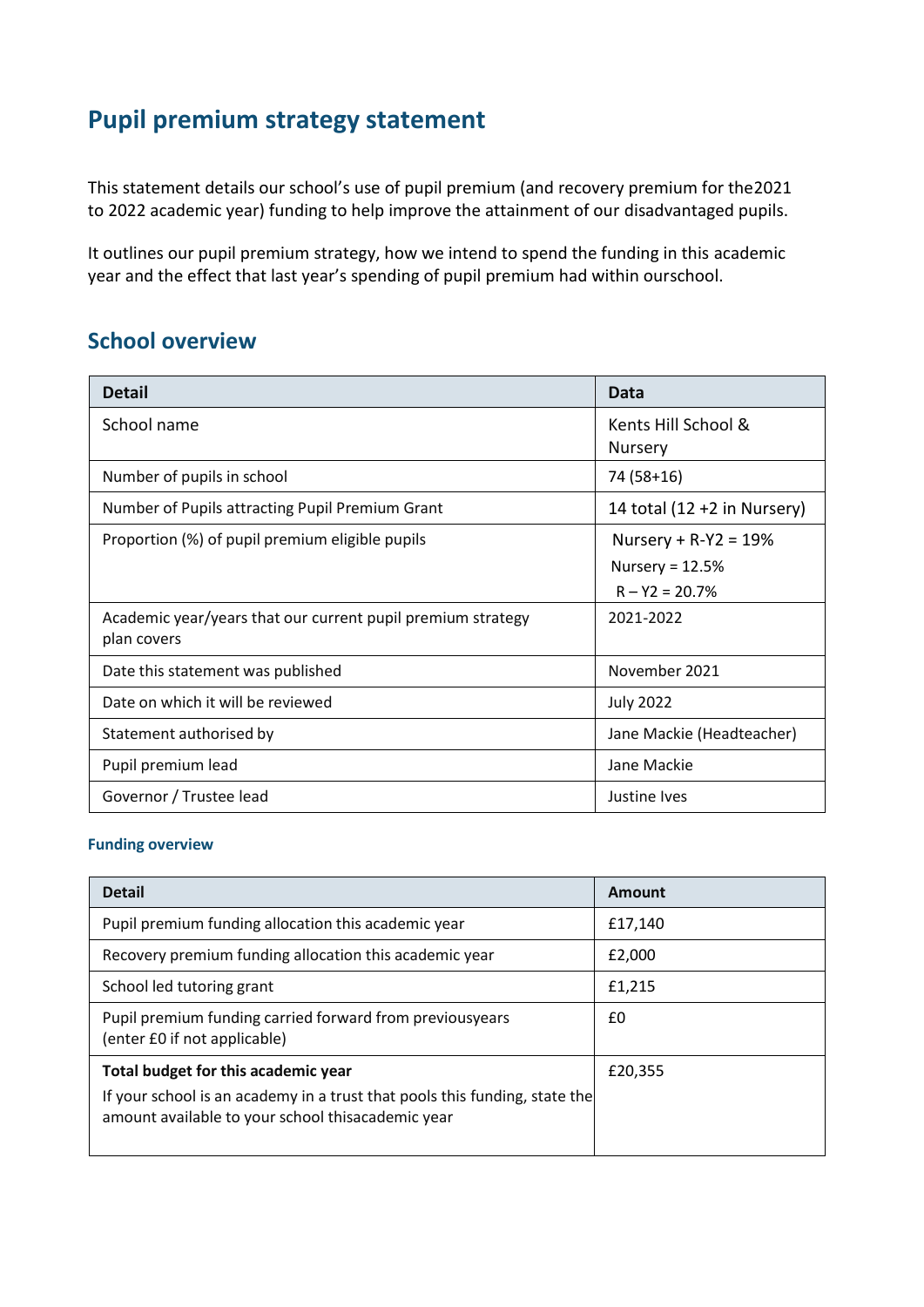# **Part A: Pupil premium strategy plan**

#### **Statement of intent**

At Kents Hill School & Nursery we aim to provide education for all children that is engaging, challenging and relevant to living in Milton Keynes as well as the wider world. An education that takes into consideration challenges faced by our community and to provide Spiritual, Cultural, Social and Moral education, not only through our Vision and Values, but through offering opportunities for all children, regardless of their background.

We strive for all of our children to be able to access the whole of the curriculum, especially the arts and music, and to develop all children as life-long learners, so it is imperative that we offer our most vulnerable pupils the same opportunities as everyone else.

We aim to develop readers, writers and mathematicians who can articulate themselves with confidence, understand vocabulary and apply their knowledge and skills across the curriculum, as well as in everyday life and into their lives as they move onto secondary education. As a small school we are aware that data of PPG children may be skewed because of the small cohorts and number of PPG in each of the year groups. We understand the importance of ensuring that this data is representative of the whole school.

#### **To meet these objectives we have focused on the following areas:**

- $\circ$  High quality CPD and on-going support to ensure staff are delivering high quality teaching, especially in reading, writing and maths.
- $\circ$  On-going development of the curriculum to ensure there are meaningful opportunities to learn in a sequential and progressive manner (this is outlined in more detail in our SDP document).
- $\circ$  Ensuring we have high quality interventions to support those who have fallen behind to catch them up quickly and effectively.
- o Creating a safe, supportive and caring environment for children to learn through high levels of pastoral support to remove barriers that may stop children achieving.
- $\circ$  Offering support and guidance to families through a wider level of pastoral support in order to improve attendance and understanding learning behaviours.

#### **The key principles of this strategy plan:**

- $\circ$  To empower teachers to know their pupils and do what is best for them, delivering high quality CPD.
- $\circ$  To ensure there is high quality teaching happening in all classrooms and good curriculum planning to help children acquire the skills and knowledge they need.
- $\circ$  To ensure there is early identification of barriers to learning and these are supported early on in children's education.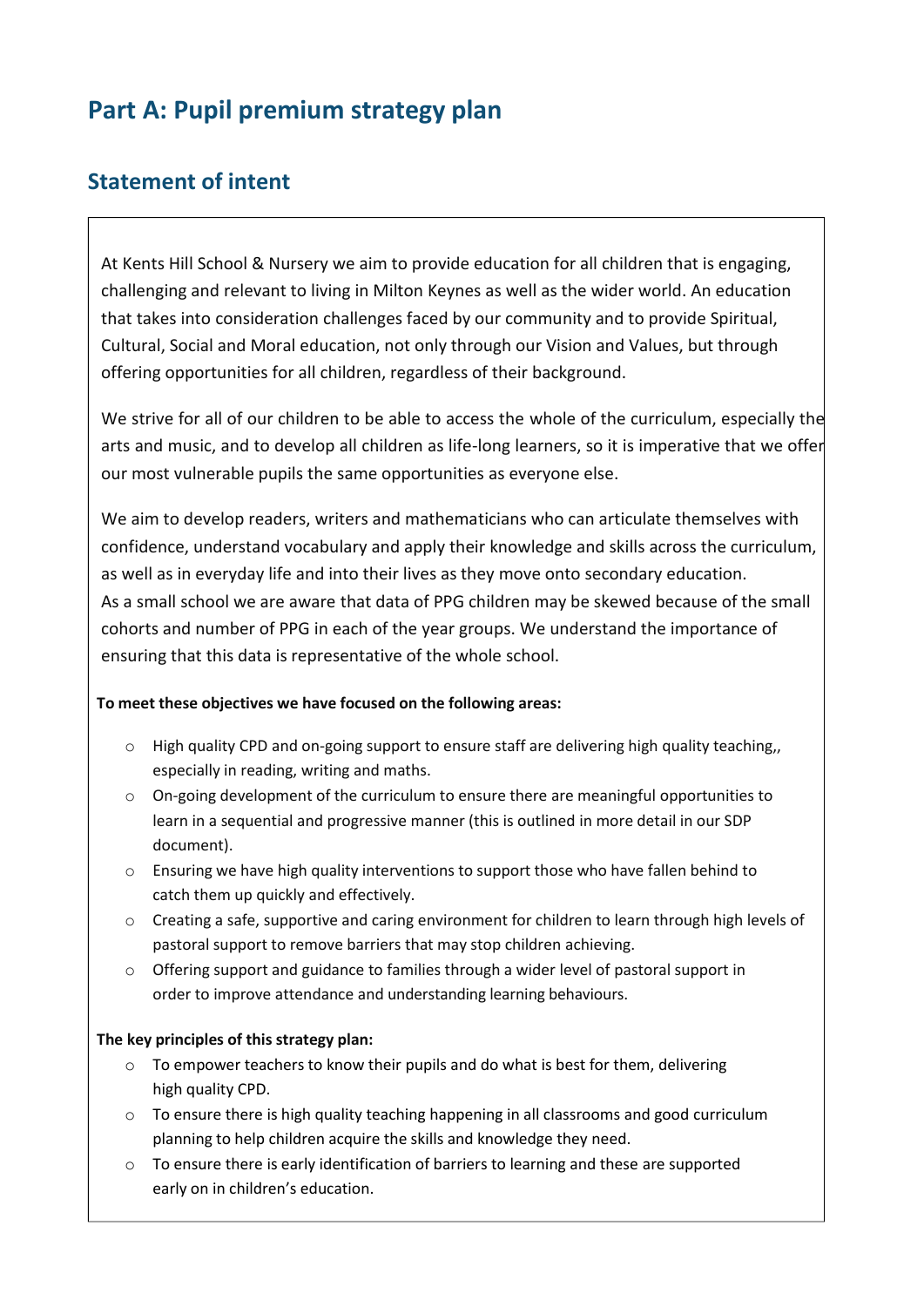- o To empower children making sure every child feels successful and valued.
- o To find and nurture each child's passions.
- $\circ$  To support all pupils that we feel are disadvantaged, regardless of whether they receive the pupil premium or not.
- o To develop support networks around children and their families through pastoral and community links.
- o To work to develop pupils' communication and language skills through a development of oracy within the curriculum.
- o To use evidenced targeted intervention to support pupils who are at risk of falling behind.
- o To empower parents to understand how to best support their child at home.

#### **Challenges**

This details the key challenges to achievement that we have identified among ourdisadvantaged pupils.

| <b>Challenge</b><br>number | <b>Detail of challenge</b>                                                                                                                                                                                                                                                                                                                                                                                                                                                                                                                                                                                                                                                                                                                                                 |
|----------------------------|----------------------------------------------------------------------------------------------------------------------------------------------------------------------------------------------------------------------------------------------------------------------------------------------------------------------------------------------------------------------------------------------------------------------------------------------------------------------------------------------------------------------------------------------------------------------------------------------------------------------------------------------------------------------------------------------------------------------------------------------------------------------------|
| $\mathbf{1}$               | Access to enriched activities to embed curriculum and opportunities to engage<br>with rich language<br>PP children to access enriched activities and resources to support their<br>learning. Many of our PP families are on lower income and may not be able<br>to provide rich learning opportunities e.g trips to educational<br>establishments, resources, external agencies/professionals to support the<br>learning. We are committed to children accessing all these enriched<br>opportunities to enhance and embed their learning.                                                                                                                                                                                                                                  |
| $\overline{2}$             | Improve the educational outcomes at the end of each year through good quality<br>first teaching<br>Each year we have an increase of the number of PP children at the school. We<br>reflect on the outcomes from the previous year and target specific areas to ensure<br>close support and provision is put in place to achieve good outcomes. There is a<br>close focus on raising the attainment level in reading and phonics. We are working<br>closely with the trust and local authority and looking at targeting support to ensure<br>high expectations and quality first teaching with appropriate challenge and<br>support. This will enable us to bridge any gaps and to ensure rapid progress<br>following the impact of Covid 19 and excessive remote learning. |
| 3                          | Improve progress and attainment for the children who are in more than one<br>vulnerable group e.g. PP and SEN.<br>Due to an increase number of PP children in other vulnerable groups there needs to<br>be a close monitoring of their progress and barriers to earning their learning. Close<br>working with SENDco and assessment analysis to ensure the correct provision and<br>resources are put in place to ensure good progress and closing the attainment gap.<br>SENDco to assess individual needs and plan the provision and support for these<br>children. Close monitoring and impact of this provision. This will close the gap for<br>these children and educational outcomes increase.                                                                      |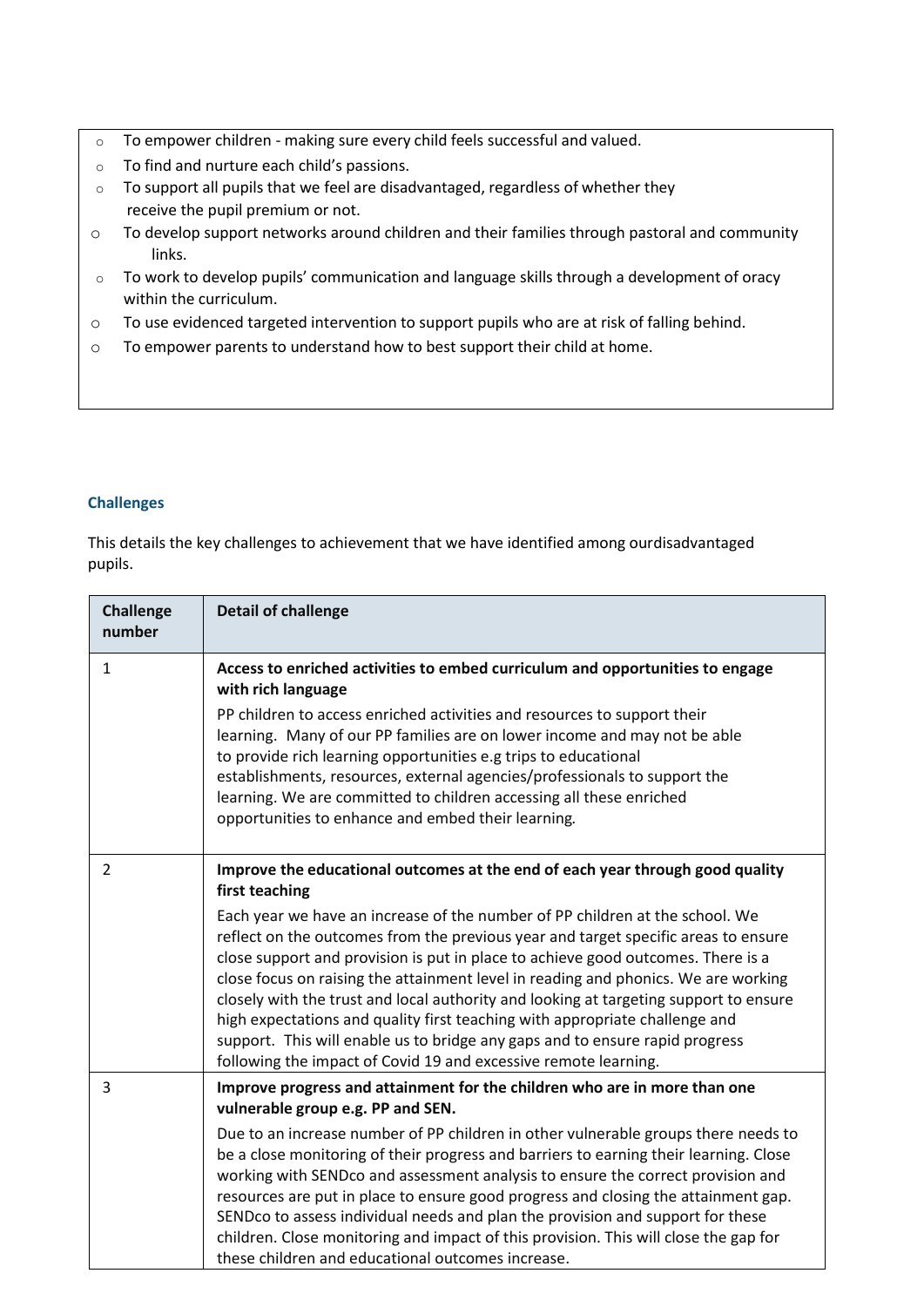|    | Support and enrich learning to increase cultural capital                                                                                                                                                                                                       |
|----|----------------------------------------------------------------------------------------------------------------------------------------------------------------------------------------------------------------------------------------------------------------|
|    | Limit on finances can limit access to resources, that families on lower<br>incomes, can access to support and enrich learning. We will support<br>additional opportunities for finance drivenactivities, such as access to books,<br>library, trips and clubs. |
| 5. | Poor attendance of identified families which is a symptom of further individualised<br>barriers which must be overcome                                                                                                                                         |

## **Intended outcomes**

This explains the outcomes we are aiming for **by the end of our current strategy plan**,and how we will measure whether they have been achieved.

| <b>Intended outcome</b>                                                                                                                                                                                             | <b>Success criteria</b>                                                                                                                                                                                                                                                                                                                                                                                                                 |
|---------------------------------------------------------------------------------------------------------------------------------------------------------------------------------------------------------------------|-----------------------------------------------------------------------------------------------------------------------------------------------------------------------------------------------------------------------------------------------------------------------------------------------------------------------------------------------------------------------------------------------------------------------------------------|
| Ensure all children have access to a broad and<br>balanced curriculum where they will enhance and<br>bring learning to life through visiting other<br>establishments or having external companies<br>come to school | Monitoring of the whole curriculum and<br>ensuring this meets the needs of the children.<br>Make sure all PP children have access to<br>broader and extra-curricular activities to<br>enhance and bring tier learning to life.                                                                                                                                                                                                          |
|                                                                                                                                                                                                                     | Monitoring of this and children identified on<br>planning. Tracking of these pupil and<br>comparison to non PP children to ensure on<br>track to achieve expectations.                                                                                                                                                                                                                                                                  |
|                                                                                                                                                                                                                     | Pupil progress meetings to ensure effective<br>intervention where appropriate.                                                                                                                                                                                                                                                                                                                                                          |
| High 'quality first teaching' to ensure a positive<br>impact on progress and attainment for all<br>children especially identified with pupil<br>premium.                                                            | Monitoring of teaching and learning<br>including:<br>Lesson drop- ins Book scrutiny<br>$\circ$<br>Data analysis<br>$\circ$<br><b>Pupil Progress meetings</b><br>O<br>Monitoring of this and children<br>$\circ$<br>identified on planning. Tracking of<br>these pupil and comparison to non PP<br>children to ensure ontrack to achieve<br>expectations.<br>Pupil progress meetings to ensure<br>$\circ$<br>effectiveintervention where |
| PPG pupils will be in line with non-PPG for<br>phonic outcomes.                                                                                                                                                     | appropriate.<br>Phonics screening will be in line with NA<br>$\circ$<br>for PPG children.                                                                                                                                                                                                                                                                                                                                               |
| PPG pupils will have closed the gap with<br>reading, make better progress and achieve<br>expected outcomes, especially for Early Readers                                                                            | Outcomes for PPG will be in line with<br>$\circ$<br>non PPG consistently each year and<br>achieve National Averages<br>PPG will have a good or better than good<br>$\circ$<br>understanding of texts, comprehension<br>skills andspeed of reading.                                                                                                                                                                                      |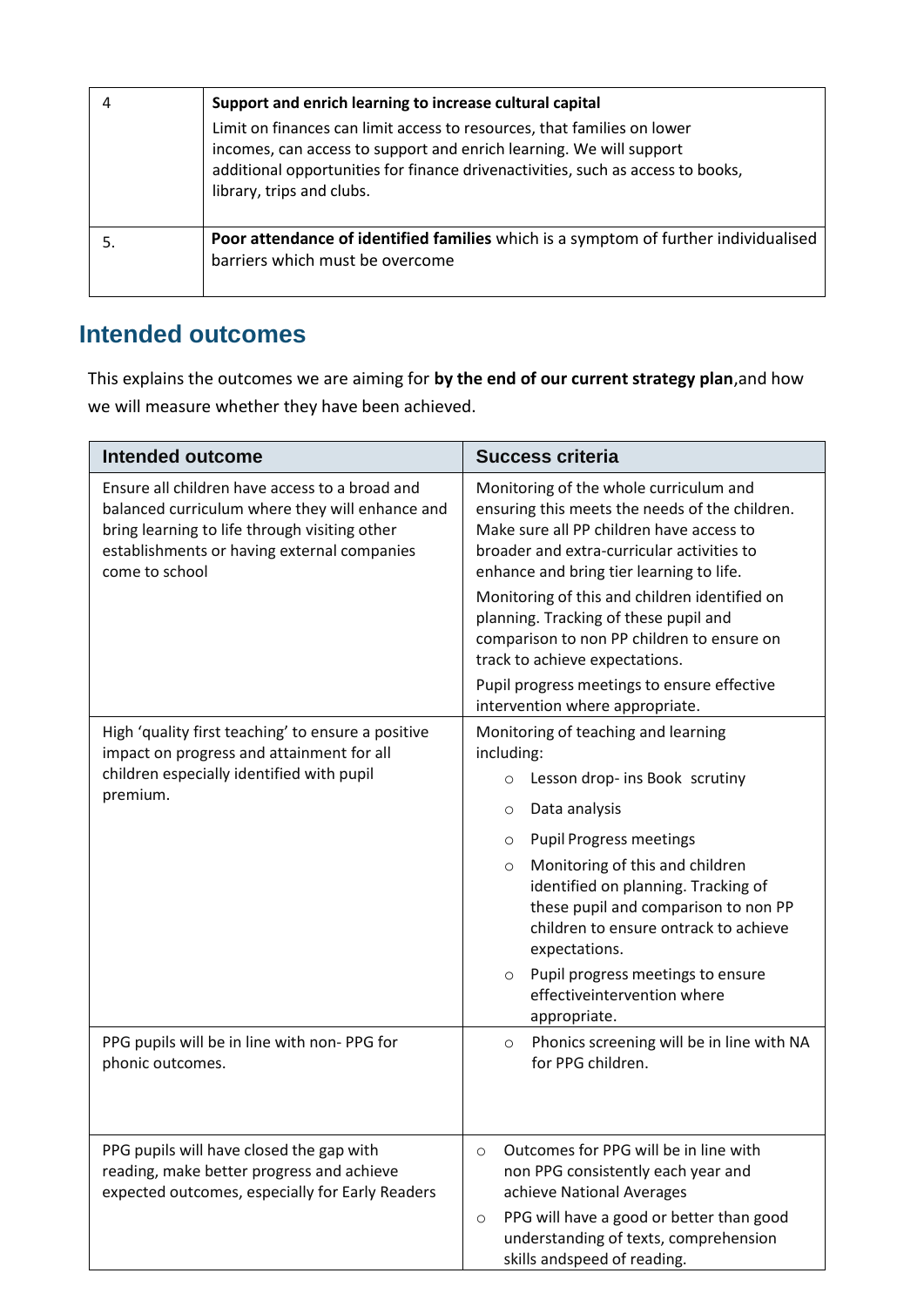| PPG pupils will close the gap in maths and make<br>better progress and achieve expected outcomes | PPG will apply learning, 'sticky learning',<br>$\circ$<br>key skills and knowledge to master maths<br>and close the gap in identified areas of<br>maths.<br>PPG will achieve National Averages<br>$\circ$                                                                                                                                                                                                                                                        |  |
|--------------------------------------------------------------------------------------------------|------------------------------------------------------------------------------------------------------------------------------------------------------------------------------------------------------------------------------------------------------------------------------------------------------------------------------------------------------------------------------------------------------------------------------------------------------------------|--|
| PPG will reach 96% and above attendance                                                          | PPG will have 96% or above in attendance.<br>$\circ$<br>Rates of lates will decrease.<br>$\circ$<br>Involvement of outside agencies for support<br>$\circ$<br>will support parents                                                                                                                                                                                                                                                                               |  |
| Attendance at least 95%                                                                          | Attendance figures half termly<br>$\circ$<br>Where pupils have an attendance below<br>$\circ$<br>this, show that this is improving<br>School attendance policy and MKET<br>$\circ$<br>help is accessed & followed to<br>support families                                                                                                                                                                                                                         |  |
| Barriers to learning for identified pupils is<br>reduced                                         | Pupil by pupil assessment. Pupils<br>$\circ$<br>are accessing learning.                                                                                                                                                                                                                                                                                                                                                                                          |  |
| To narrow the gap between with children who<br>are identified with SEN as well as Pupil premium. | Monitoring of this and children<br>$\circ$<br>identified on planning. Tracking of<br>these pupil and comparison to non PP<br>children to ensure ontrack to achieve<br>expectations.<br>O Pupil progress meetings to ensure<br>effective intervention where<br>appropriate.<br>SENDco to monitor impact of<br>$\circ$<br>intervention and quality first<br>teaching. Analysis of data to plan for<br>next steps in learning to ensure good<br>or better progress. |  |
| All pupils fully included in all aspects of<br>school life                                       | Families are supported in accessing school<br>uniform, school trips and after school clubs.<br>Families can access wrap around services<br>within school at a subsided or paid for rate.                                                                                                                                                                                                                                                                         |  |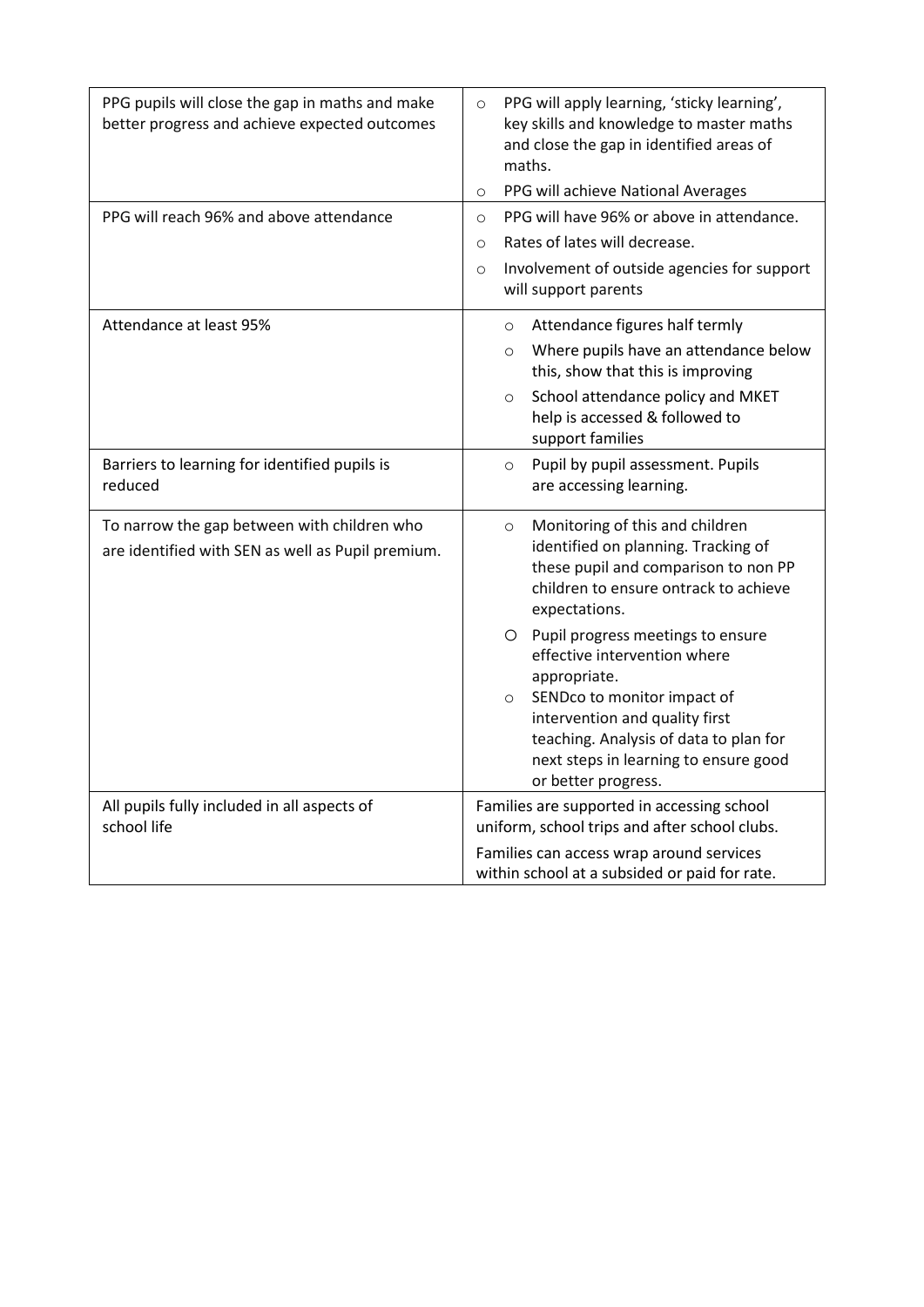#### **Activity in this academic year**

This details how we intend to spend our pupil premium (and recovery premium funding) **this academic year** to address the challenges listed above.

#### **Activity Evidence that supports this approach Challenge number(s) addressed** o CPD o Lesson Observations o Pupil progress meetings o Book looks o Half termly dataanalysis o Planning (LTP, MTP,STP) o Project planning (cross curricularlinks) o Points of inspirationand celebration for end of project Values enriched curriculum introduced to promote whole school ethos. 'Octopus' style of teaching introduced previous year to be integrated across the school Continuous monitoring throughout the year allows teachers to address gaps promptly. CPD supports teachers to plan more effectively to meet individual needs. Pupil conferencing and book looks allows subject leaders and SLT to monitor provision for all children. Monitor cross-curricular links and subject coverage in each year groups. Points of inspiration and end of project celebrations inspires the children to learn and gives real life experience to all. Challenge number 1 o CPD o Lesson Observations o Pupil progress meetings o Book looks o Half termly data analysis o Planning (LTP, MTP,STP) o Split inputs o Flexible groupings o To ensure pupils who are below ARE make accelerated progress so they catch up and close the gap in reading,writing and maths. o Previous data suggests that higher quality teaching is required to ensure better outcomes for PP children. o Continuous monitoring throughout the year allows teachers to address gaps promptly. o CPD supports teachers to plan more effectively to meet individual needs. o Pupil conferencing and book looks allows subject leaders to monitor provision for all children. oSplit inputs allow teachers to target the needs of the children Challenge number 1 & 2

#### **Teaching (for example, CPD, recruitment and retention)**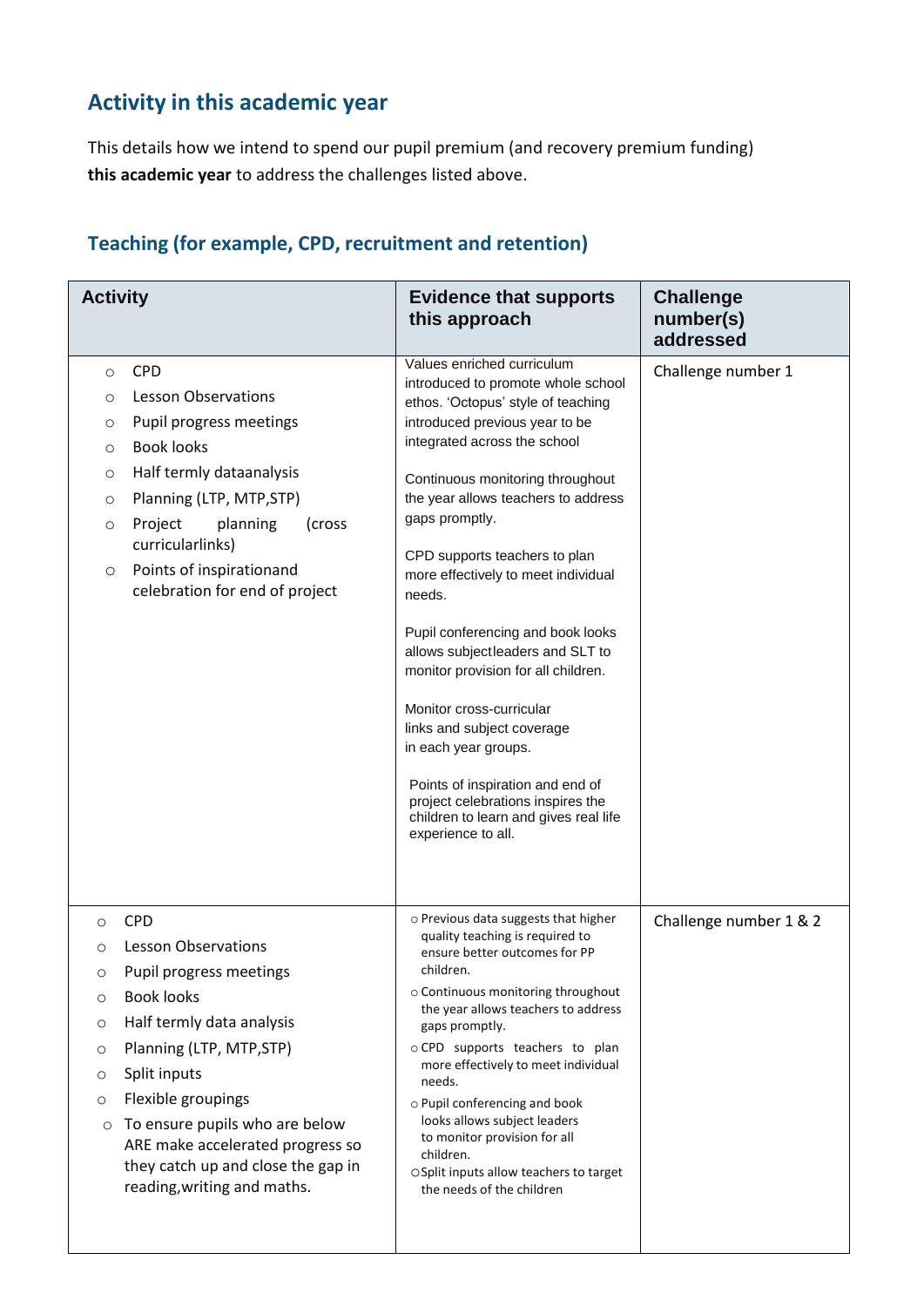| $\circ$<br>$\circ$<br>$\circ$ | <b>CPD</b><br>Half termly data analysis<br>SEN monitoring                                                                                                                                 | o Previous data has shown that children<br>who are SEN and PPG are not<br>achieving as high as children who are<br>only PPG. | Challenge number<br>2, 3                                                                                              |
|-------------------------------|-------------------------------------------------------------------------------------------------------------------------------------------------------------------------------------------|------------------------------------------------------------------------------------------------------------------------------|-----------------------------------------------------------------------------------------------------------------------|
| $\circ$<br>$\circ$            | Pen profiles<br>SAP plans                                                                                                                                                                 | o Continuous monitoring through<br>the year allows teachers to<br>address gaps promptly.                                     |                                                                                                                       |
| O<br>$\circ$                  | Intervention programme<br>Split inputs                                                                                                                                                    | o CPD supports teachers to plan<br>effectively to meet individual<br>needs.                                                  |                                                                                                                       |
|                               |                                                                                                                                                                                           | o SAP plans have SMART targets for<br>the children to achieve and are<br>reviewed half termly or sooner as<br>required.      |                                                                                                                       |
|                               |                                                                                                                                                                                           | OIntervention groups are<br>targeted to meet the needs of<br>the children.                                                   |                                                                                                                       |
| $\circ$                       | Ongoing support and CPD for teachers<br>to ensure that all teaching is good or<br>better in all classes. This will have a<br>particular focus on:                                         | John Dunford highlighted the<br>impact that high quality<br>teaching has on disadvantaged                                    | 1, 2, 3, 4                                                                                                            |
| $\circ$                       | Identifying pupils' prior attainment<br>and barriers to learning                                                                                                                          | pupils and that schools should<br>have an 'unerring focus on the                                                             |                                                                                                                       |
| $\circ$                       | Effective planning and monitoring of<br>pupils small steps of progress and next<br>steps                                                                                                  | quality of teaching'<br>EEF highlights that schools<br>should be focussing on                                                |                                                                                                                       |
| $\circ$                       | Early monitoring and target setting to<br>promote quality first teaching and<br>intervention.                                                                                             | improving teaching as the<br>primary driver for their pupil<br>premium grant'                                                |                                                                                                                       |
| $\circ$                       | Ensuring there is robust transition<br>between year groups to enable<br>accurate starting points for all children                                                                         | <b>Education Endowment</b><br><b>Foundation</b>                                                                              |                                                                                                                       |
| $\circ$                       | Developing teachers' use of<br>differentiation to ensure all children,<br>no matter their starter points, are able<br>to achieve independently and make<br>progress.                      |                                                                                                                              |                                                                                                                       |
| O                             | Ensuring all teachers are planning<br>ways in for SEND pupils in all learning<br>opportunities                                                                                            |                                                                                                                              |                                                                                                                       |
| $\circ$                       | To create a curriculum full of real life $\circ$<br>experiences and opportunities to<br>visit meaningful and inspiring places<br>within our local area.                                   | 'While interventions may<br>well be one part of an<br>effective Pupil Premium<br>strategy, they are likely to                | 4, 5<br>Limit on finances can<br>$\circ$<br>limit access to                                                           |
| O                             | Subscription service to Milton<br>Keynes Museum may include staff<br>CPD, whole school assemblies,<br>resources and workshops linked to                                                   | be most effective when<br>deployed alongside efforts<br>to attend to wider barriers<br>to learning, such as                  | resources families can<br>access to support and<br>enrich learning, access<br>to books and library,<br>finance driven |
| $\circ$                       | units of learning.<br>Enrichment opportunities to be<br>subsided to enable all pupils to<br>participate including local 'must see'<br>opportunities, increasing their<br>cultural capital | attendance and behaviour'<br><b>EEF A Tiered approach</b>                                                                    | activities: trip and clubs                                                                                            |
|                               |                                                                                                                                                                                           |                                                                                                                              |                                                                                                                       |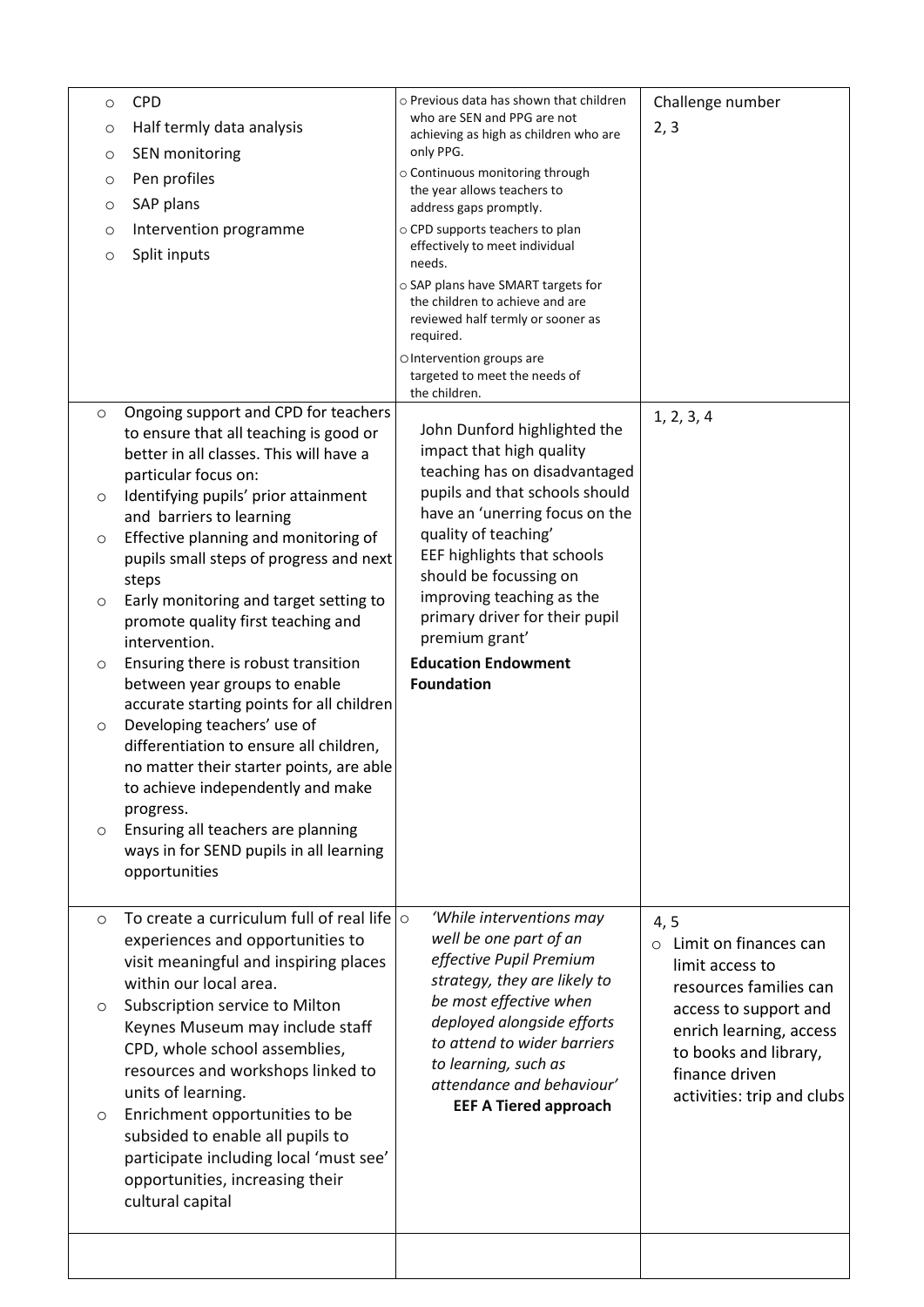## **Targeted academic support (for example, tutoring, one-to-one support structured interventions)**

Budgeted cost: £18000

| <b>Activity</b>                                                                                                                                                                             | <b>Evidence that supports</b><br>this approach                                                                                                                                                                                                                                                                                                   | <b>Challenge</b><br>number(s)<br>addressed |
|---------------------------------------------------------------------------------------------------------------------------------------------------------------------------------------------|--------------------------------------------------------------------------------------------------------------------------------------------------------------------------------------------------------------------------------------------------------------------------------------------------------------------------------------------------|--------------------------------------------|
| 1:1 support and small group intervention<br>for Phonics, Reading, Writing and Maths                                                                                                         | EEF states that: evidence<br>indicates that one to one<br>tuition can be effective,<br>delivering approximately five<br>additional months' progress<br>on average. In some cases<br>one to one tuition has led to<br>greater improvement, while<br>in others tuition in groups of<br>two or three has been equally<br>or even more effective.    | 1, 2, 3, 4                                 |
| Quality, up to date reading material<br>available for all classes and for the reading<br>scheme, as well as opportunities to take<br>part in reading clubs and reading for<br>pleasure time | The DfE research states: the<br>$\circ$<br>evidence on reading for<br>pleasure benefits: There is a<br>growing body of evidence<br>which illustrates the<br>importance of reading for<br>pleasure for both educational<br>purposes as well as personal<br>development (cited in Clark<br>and Rumbold, 2006).                                     | 1, 3                                       |
|                                                                                                                                                                                             | Evidence suggests that there<br>O<br>is a positive relationship<br>between reading frequency,<br>reading enjoyment and<br>attainment (Clark 2011; Clark<br>and Douglas 2011). Reading<br>enjoyment has been<br>reported as more important<br>for children's educational<br>success than their family's<br>socio-economic status<br>(OECD, 2002). |                                            |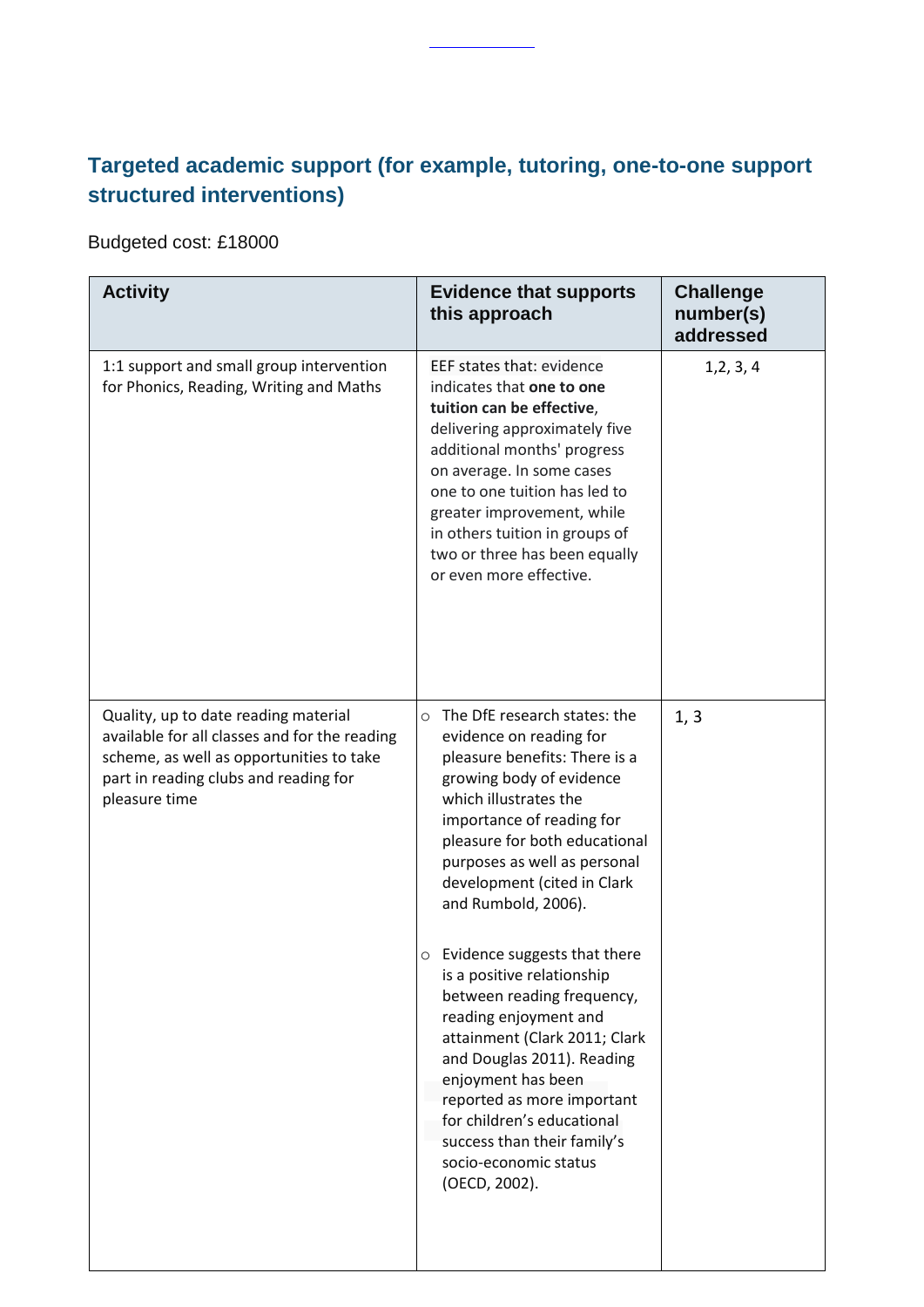|                                                                                                                                                                                                                                                                                                                                                                                                                      | $\circ$ There is a positive link<br>between positive attitudes<br>towards reading and<br>scoring well on reading<br>assessments (Twist et al,<br>2007).<br>$\circ$ Regularly reading stories or<br>novels outside of school is<br>associated with higher<br>attainment (PIRLS, 2006;<br>PISA, 2009).                                                                                                            |      |
|----------------------------------------------------------------------------------------------------------------------------------------------------------------------------------------------------------------------------------------------------------------------------------------------------------------------------------------------------------------------------------------------------------------------|-----------------------------------------------------------------------------------------------------------------------------------------------------------------------------------------------------------------------------------------------------------------------------------------------------------------------------------------------------------------------------------------------------------------|------|
| To provide pupils with an enabling<br>environment to develop oracy skills.<br>Disadvantaged pupils will be<br>$\circ$<br>prioritised for pre-teaching<br>intervention based on new<br>vocabulary.<br>O Heightened opportunities within the<br>curriculum to develop oracy skills,<br>particularly in EYFS.<br>To improve low levels of<br>$\circ$<br>communication and language for<br>some pupils within the school | 'At 5, a child who has a problem<br>with S&L or communication is<br>10x less likely to be<br>A.R.E in maths and 6x less<br>likely to be A.R.E in English at<br>age 11'<br><b>CIC Talking About a Generation</b><br><b>Study</b><br>'On average, oral language<br>approaches have a high<br>impact on pupil outcomes of<br>6 months' additional<br>progress.'<br><b>Education Endowment</b><br><b>Foundation</b> | 3, 4 |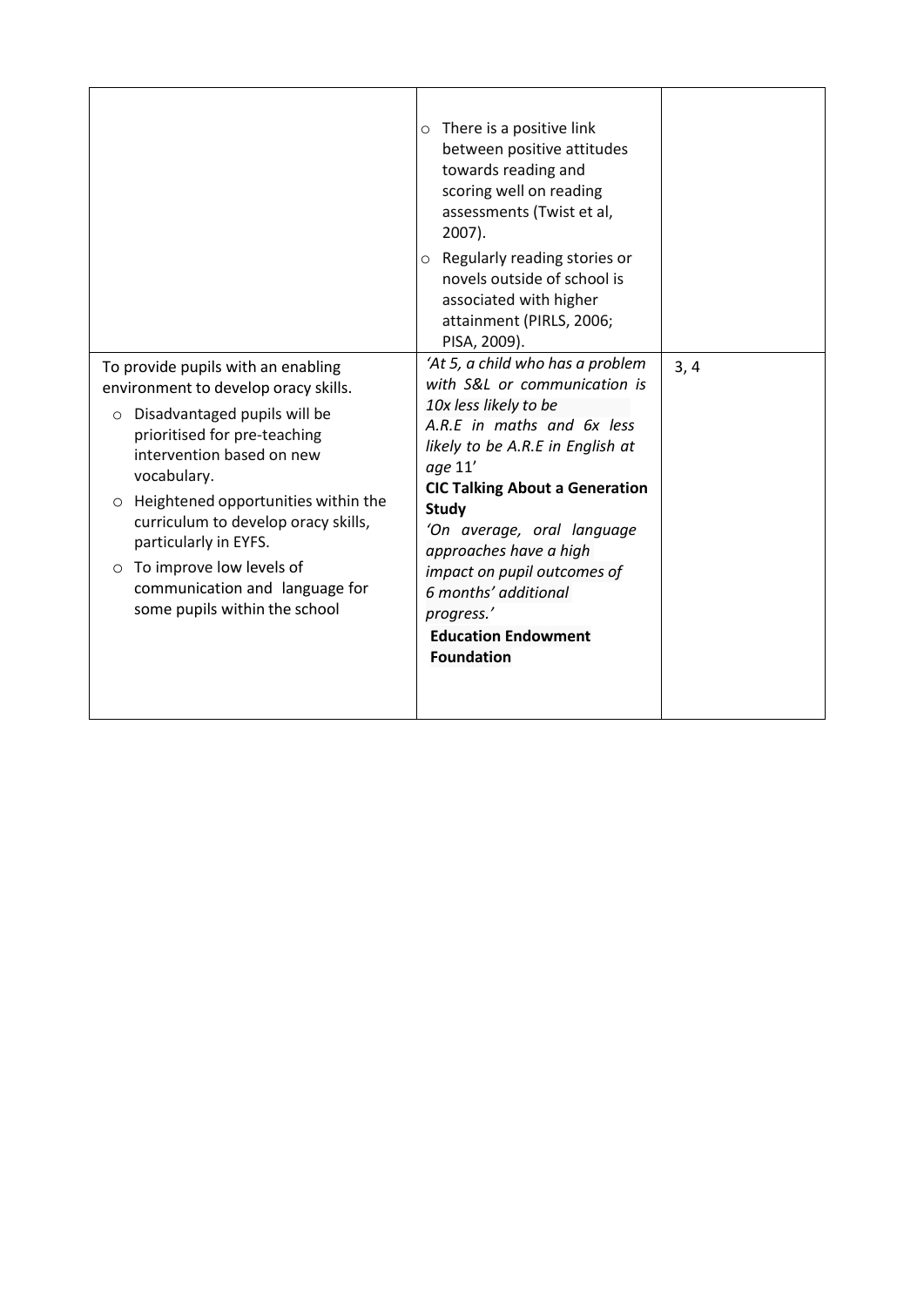## **Wider strategies (for example, related to attendance, behaviour,wellbeing)**

Budgeted cost: £2600

| <b>Activity</b>                                                                                                                                                                                                                                                                                                                                                                                            | <b>Evidence that supports</b><br>this approach                                                                                                                                                                                                                                                                                                                                                                                                                                                                                                                                                                                                                                                                                                  | <b>Challenge</b><br>number(s)<br>addressed |
|------------------------------------------------------------------------------------------------------------------------------------------------------------------------------------------------------------------------------------------------------------------------------------------------------------------------------------------------------------------------------------------------------------|-------------------------------------------------------------------------------------------------------------------------------------------------------------------------------------------------------------------------------------------------------------------------------------------------------------------------------------------------------------------------------------------------------------------------------------------------------------------------------------------------------------------------------------------------------------------------------------------------------------------------------------------------------------------------------------------------------------------------------------------------|--------------------------------------------|
| Improvements to home-school<br>communication to support parental<br>engagement including;<br>Additional support and<br>$\circ$<br>communication with parents<br>for all disadvantaged pupils<br>Termly curriculum overviews<br>$\circ$<br>shared with families<br>Home learning to focus on fun<br>$\circ$<br>and practical experiences to<br>enhance their curriculum.<br>Website maintainance<br>$\circ$ | Charles Deforges: parental<br>involvement is a more<br>significant predictor in<br>academic attainment than<br>school<br>Hattie 2011 extent to which<br>parental involvement affects<br>academic attainment (effect<br>size 0.5)<br>https://visible-<br>learning.org/hattie-ranking-<br>influences-effect-sizes-<br>learning-achievement/                                                                                                                                                                                                                                                                                                                                                                                                       | 5                                          |
| o Arts, school trips, events and<br>celebrations providing cultural capital,<br>as well as mental health and wellbeing.                                                                                                                                                                                                                                                                                    | More recent EEF guidance states:<br>oThere is intrinsic value in<br>teaching pupils creative and<br>performance<br>skills<br>and<br>ensuring<br>disadvantaged<br>pupils access a rich and<br>stimulating arts education.<br>Arts participation may be<br>delivered within the core<br>curriculum, or though extra-<br>curricular or cultural trips<br>which can be subject to<br>financial barriers for pupils<br>from deprived backgrounds.<br>oThere is some evidence to<br>suggest a causal link between<br>arts education and the use of<br>arts-based approaches with<br>overall educational attainment.<br>Where the arts are being<br>taught as a means to boost<br>academic achievement for<br>those eligible for the pupil<br>premium. |                                            |

## **Total budgeted cost: £20600**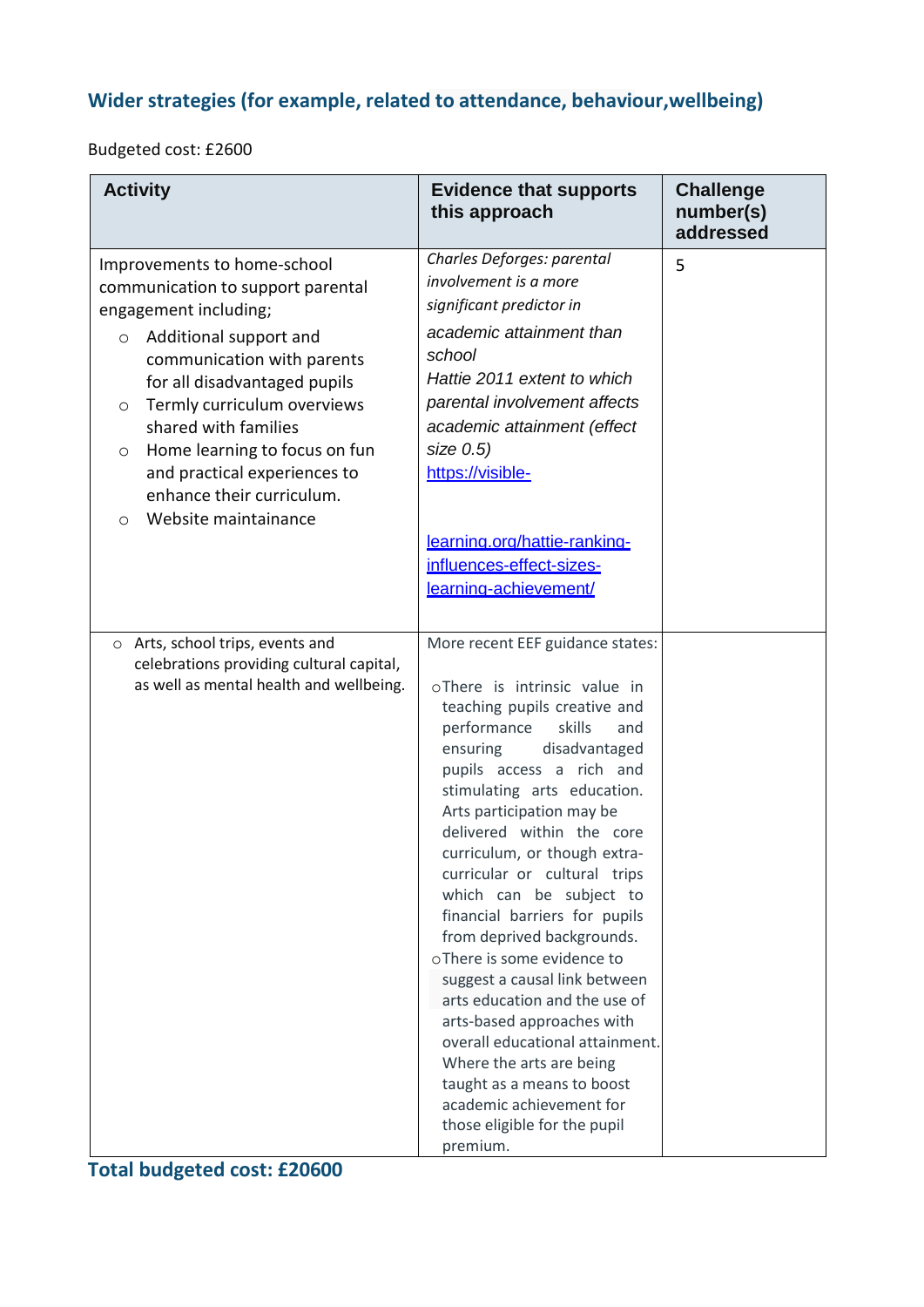# **Part B: Review of outcomes in the previous academic year**

## **Pupil premium strategy outcomes**

This details the impact that our pupil premium activity had on pupils in the 2020 to 2021academic year.

| Aim     |                                                                                                                                                                                                      | <b>Outcome</b>                                                                                                                                                                                                                                                                                                                                                                              |
|---------|------------------------------------------------------------------------------------------------------------------------------------------------------------------------------------------------------|---------------------------------------------------------------------------------------------------------------------------------------------------------------------------------------------------------------------------------------------------------------------------------------------------------------------------------------------------------------------------------------------|
| $\circ$ | To address the gaps in maths the school<br>will be focusing on developing a teaching<br>for mastery approach in maths with<br>support from specialist maths teachers<br>within the Enigma Maths Hub. | At end of 2020-2021 teacher assessments<br>for Early Years indicated that there was little<br>difference between Pupil Premium pupils<br>and non-pupil premium pupils. Their overall<br>% data indicates that they are broadly in line<br>with non-PP and all other groups of                                                                                                               |
| $\circ$ | To address the gaps in reading, the<br>school will be focusing on developing an<br>increased phonic based approach                                                                                   | vulnerable children.<br>In Year 2, three children (100%) made ARE                                                                                                                                                                                                                                                                                                                           |
| O       | To address the gaps in writing, the school<br>will be focusing on developing an<br>approach using Spelling and Grammar<br>and a cross curricular approach based on<br>purposeful writing.            | in reading and maths and two children<br>(67%) made ARE in writing<br>Year 1 (taken in year 2 in autumn term)<br>achieved 97% and the one child who did not,<br>had English as a second language and was new<br>to our school.                                                                                                                                                              |
|         |                                                                                                                                                                                                      | Our Year two children made accelerated<br>progress across the board.                                                                                                                                                                                                                                                                                                                        |
| $\circ$ | To support those children who have<br>not been in school catch up quickly in<br>KS1.                                                                                                                 | Phonics outcomes in Year 1 and 2 are strong.<br>Disadvantaged children out performed non-<br>disadvantaged children at the end ofKS1 in<br>reading and maths.<br>A number of disadvantaged children have been<br>identified as persistently absent or repeatedly<br>late. All are supported by attendance<br>monitoring and phone calls to 'check-in' with<br>families by the Office staff. |